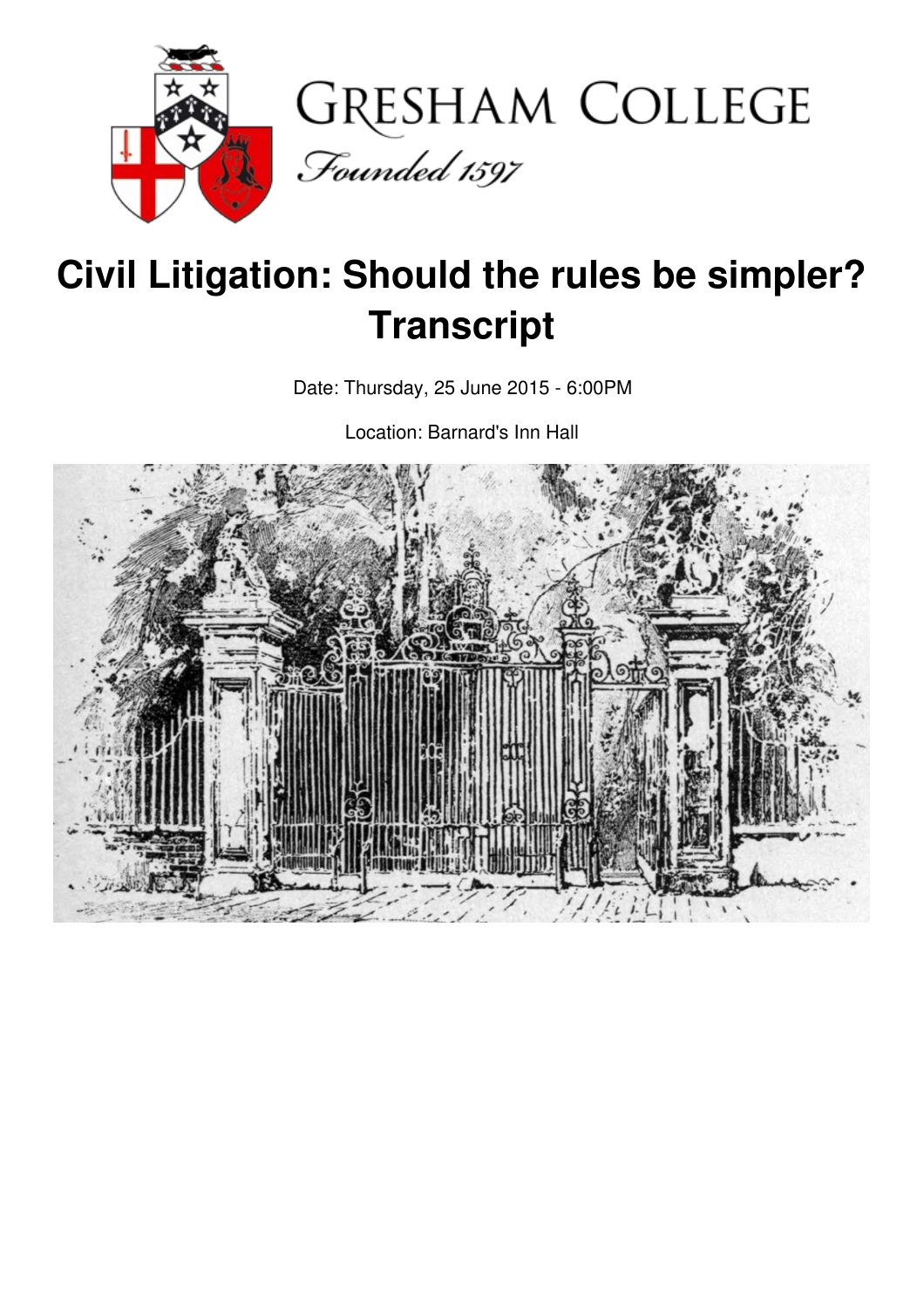## 25 June 2015

# **Civil Litigation:**

# **Should The Rules Be Simpler?**

The Rt Hon Lord Justice Stephen Richards

#### **Introduction**

1. There are two reasons why I was uncertain whether this talk would be well attended. First, the Treasurer of Gray's Inn promoted the talk to Gray's Inn Benchers by reading out the title and remarking "do come, even if you think you know the answer". That brought home to me that my choice of title may have been unwise, creating a real risk that judges and practitioners would say "of course" to the question posed and would leave it at that. Secondly, my wife tells me that rules are a very boring subject. Indeed, one of my functions as Deputy Head of Civil Justice is to act as *de facto* chair of the Civil Procedure Rule Committee (the Master of the Rolls is formally its chair), and my wife thinks that I have thereby landed the most boring job in the legal system of England and Wales.

2. The rules governing civil litigation have turned out, however, to be a much more interesting and challenging subject than I expected when I took on the job. It is an area of remarkable detail and complexity, and in the 2½ years during which I have been chairing the Rule Committee we seem to have added significantly to their length. I have been asked on a number of occasions, and have been asking myself: why are the rules so long and complex? There is an understandable assumption that they should "of course" be simpler. That assumption, put into question form, has turned itself into the subject of my talk.

## **The scale of the problem**

3. Let me go briefly into the history and the scale of the problem. It is not necessary to delve too deep into history, because the existing rules are called the Civil Procedure Rules 1998 ("the CPR" for short) and came into effect in April 1999. They are still called the Civil Procedure Rules 1998 although the version adopted in 1998 has been transformed by numerous amendments since then.

4. The 1998 version of the CPR was adopted as a new procedural code pursuant to the recommendations by Lord Woolf in his 1996 report on the civil justice system (his "Access to Justice" Report). In the course of the overview section of his report, Lord Woolf said that an important part of his task in the inquiry was "to produce a single, simpler procedural code to apply to civil litigation in the High Court and county courts" (page 4, paragraph 7). The chapter on the new rules explained that he had set himself five specific objectives for the rule-making exercise: (i) to identify the core propositions in the rules and to cut down the number of interconnecting provisions which were used; (ii) to provide procedures which applied to the broadest possible range of cases and to reduce the number of instances in which a separate regime was provided for a special type of case; (iii) to reduce the size of the rules and the number of propositions contained in them; (iv) to remove verbiage and to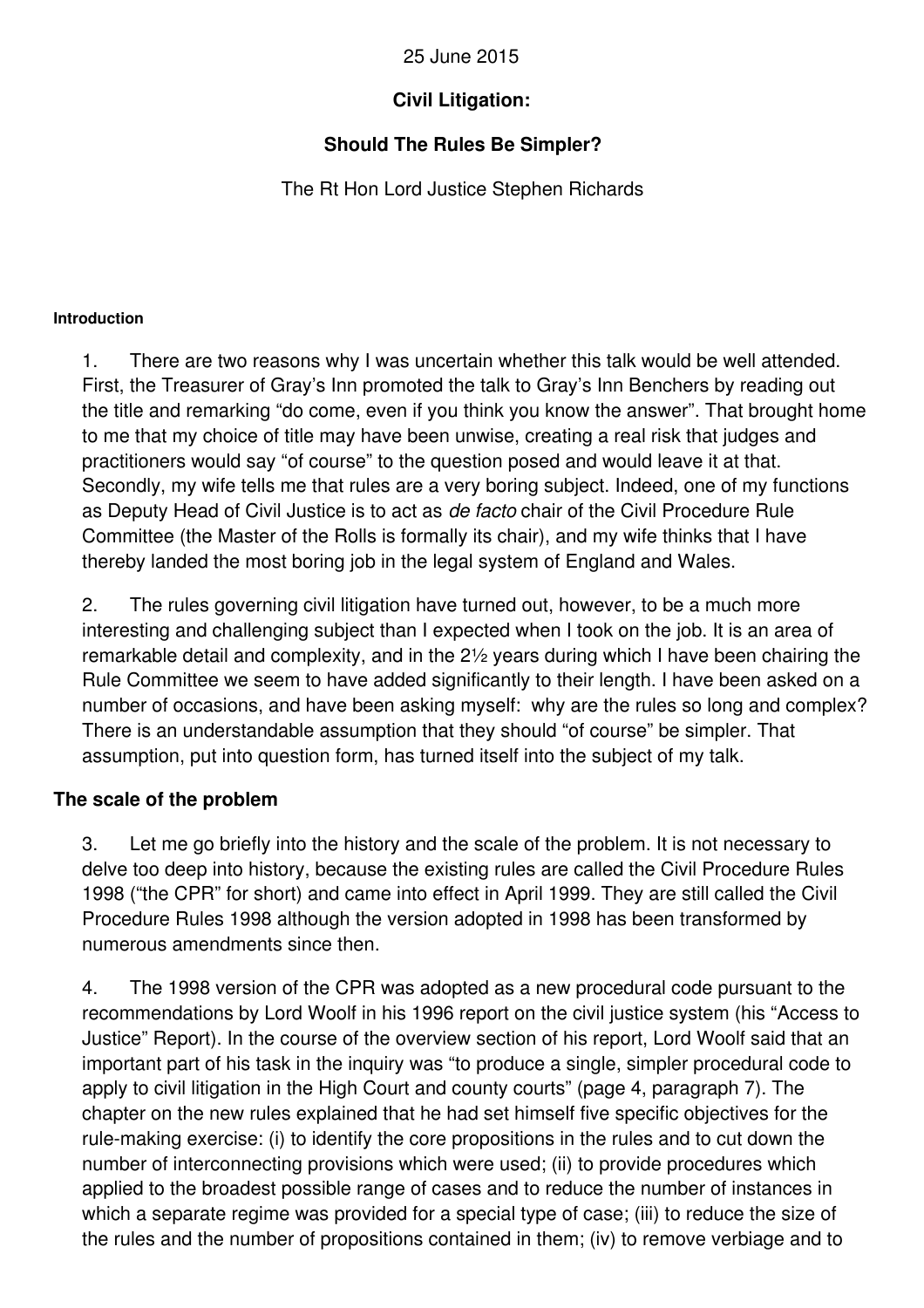adopt a simpler and plainer style of drafting; and (v) to give effect to the substantive reforms which he was proposing in his report. He said that the approach adopted would reduce complexity and make the system more amenable to actual users and more acceptable to ordinary citizens, whether litigants or not; it should reduce the learning and processing costs of courts and lawyers (page 272, Chapter 20, paragraphs 2 and 4.)

5. If the rules in their present form reflected the commendable process of simplification aspired to by Lord Woolf, I would have nothing to talk about this evening. But things have not turned out as Lord Woolf expected them to.

6. I can give a broad illustration of the point by referring to the White Book, which is the civil legal practitioner's procedural bible. It contains the rules and a commentary on them. Like the bible, there are very few people who could claim to have read it from cover to cover; but unlike the bible, there is nobody who would want to read it from cover to cover or to have it with them on their desert island. The White Book comes out in a new edition each year, to the profit of its publisher and the financial detriment of legal practitioners and law libraries. The very fact that one needs a new edition every year is not bad evidence in itself of the existence of a problem. But I can be more specific than that:

(1) The 1999 edition of the White Book was the last edition containing the old rules, i.e. those replaced by the Civil Procedure Rules 1998. In those pre-CPR days there were separate rules for the High Court and the Court of Appeal on the one hand and for the county courts on the other hand – the removal of that duplication, so as to have a single set of rules for all the civil courts, was one of Lord Woolf's objectives for the new procedural code. Almost all the old rules were contained in a single volume, i.e. Volume 1 of the White Book. The rules and commentary in Volume 1 occupied just fewer than 2,200 pages in total. But in fairness, I should also take account of a section in Volume 2 which contained various related practice directions, taking up a further 200 pages or so. So, between the two volumes, a total figure not far short of 2,400 pages.

(2) The 2015 edition of the White Book is appreciably fatter. Volume 1 contains many but by no means all of the current rules, together with their supplemental practice directions and preaction protocols (a category of document which I will explain in a moment) and accompanying commentary. It is fair to say that some of the rules relating to costs appear in their pre-1 April 2013 version as well as their post-1 April 2013 version, so there is a significant element of duplication in that area. But that is hardly a mitigating factor, since the very fact that both versions have to be included, to cover cases started or heard at different times, is a further indication of the overall complexity of the situation. Because there is insufficient room in Volume 1 for all the rules, you now have to turn to Volume 2 to find the rules and practice directions relating to various categories of proceedings: for example, proceedings in the Commercial Court, intellectual property claims, and special procedures under terrorism legislation. Taking Volume 1 and the relevant sections of Volume 2 together, there is a total in the region of 3,200 pages, an increase in size of about one third over the 1999 White Book.

7. What this means is that what was intended to be a simplified procedural code has turned out to be substantially larger and more complex than the body of rules it replaced.

8. The increase in size is not the result of fewer rules and longer commentary; everything has grown. You can go to the online version of the rules to see them without any commentary and you will find it a pretty formidable exercise to run through them. I have to say that without a commentary the rules can seem even more formidable than with a commentary.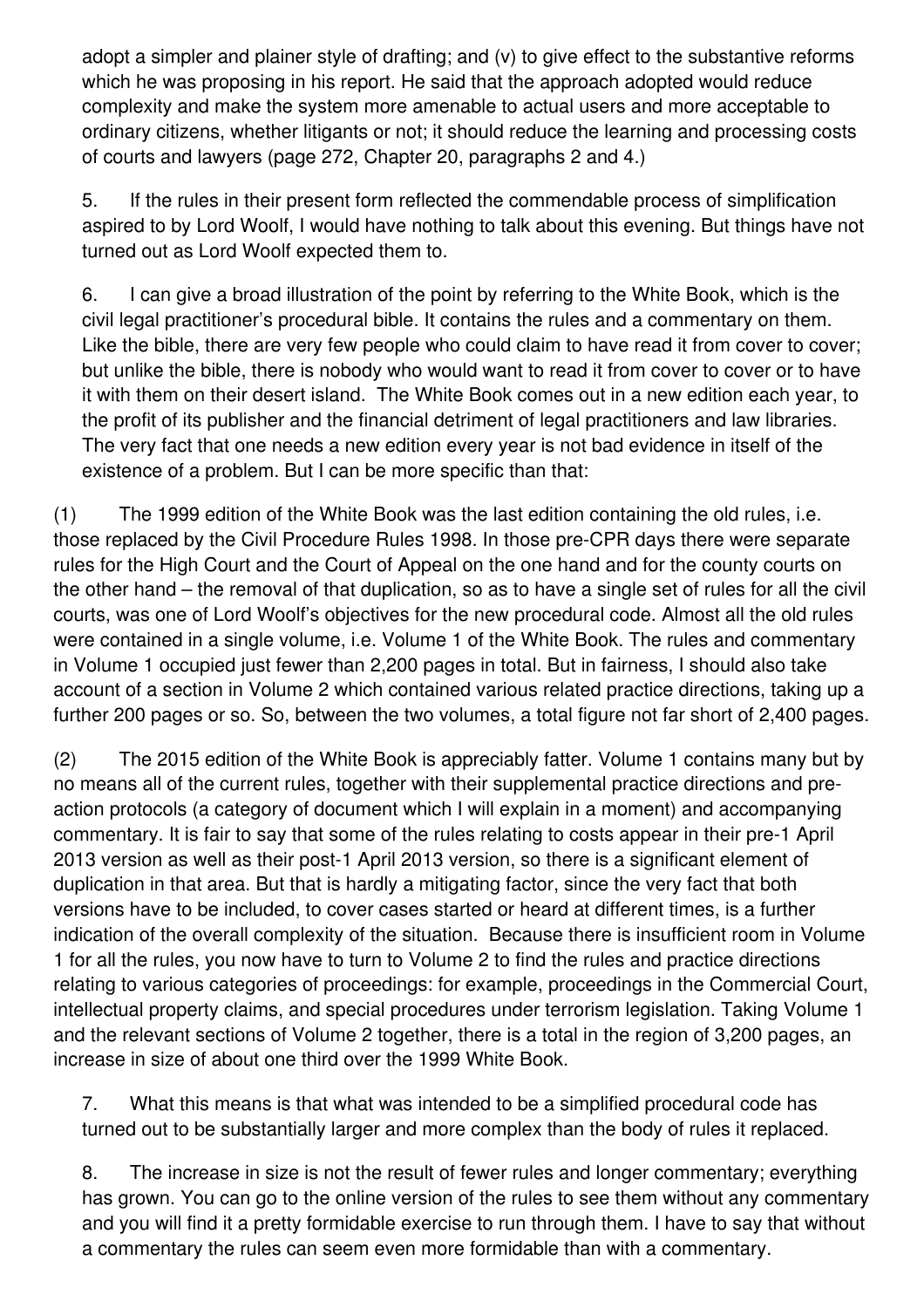## **The structure of the rules**

9. It may help if, before I go on, I explain briefly how the rules are structured. The Civil Procedure Rules themselves are divided into Parts, currently numbered from Part 1 to Part 88. Each Part contains detailed rules on a particular topic. Many of the parts are supplemented by one or more practice directions to which I have already made reference:

(1) The rules themselves are made by the Rule Committee, subject to the approval of the Master of the Rolls and the Lord Chancellor and also subject to a Parliamentary procedure, in that they are contained in a statutory instrument a draft of which has to be laid before Parliament, where the negative resolution procedure applies to it (i.e. it comes into force after a defined period of time unless Parliament passes a resolution against it). The original statutory instrument containing the Civil Procedure Rules 1998 has not been replaced but has been amended time and time again to produce the rules in their present form. In 2014, for example, there were 8 amending statutory instruments; the last of them entitled, unsurprisingly, The Civil Procedure (Amendment No.8) Rules 2014. The amending statutory instruments are often unintelligible if read by themselves since they contain only the changes – additions, subtractions or substitutions – rather than a composite version of the amended rules. You have to look in the White Book or an equivalent practitioner's work, or at the online version of the rules, to find a consolidated version. To find the version in force at some earlier date you have to delve into previous editions of the White Book and its periodic supplements, or embark upon an online search of considerable difficulty – a problem that needs to be addressed.

(2) Practice directions are not subject to a Parliamentary procedure; they are made by the Master of the Rolls on the advice of the Rule Committee and subject to the approval of the Lord Chancellor, and they are published separately from the rules. In principle, because there is no involvement of Parliament, they can be amended more readily than the rules, though in fact the rules and practice directions run closely in parallel. The practice directions are described as supplementing the rules and one of their functions is to give guidance on how the rules should be applied, but it is fair to say that they often contain vital additional detail and that they sometimes lay down special procedures that depart from those generally applicable under the rules. The result is that you often have to look in two places rather than one in order to see what is required for a particular step in the litigation. If I were designing a system from scratch I think I would put everything in one place, and in making recent changes the Rule Committee has tried to cut back on additional provision in practice directions. But practice directions are too deeply established as part of the existing regime to be dispensed with altogether.

(3) In addition to rules and practice directions governing actual legal proceedings, there is a series of pre-action protocols, as they are entitled, which spell out the steps that parties should take before embarking on litigation. They are designed to concentrate minds on resolving disputes, if possible, without litigation or at least narrowing the issues about which it is necessary to litigate. They are referred to in the rules and practice directions, not least because failure to comply with them may have adverse costs consequences in the event of litigation. But I will say no more about the protocols. I have enough to cover if I concentrate on the rules and practice directions governing the litigation process itself.

# **The reasons for length and complexity**

An illustration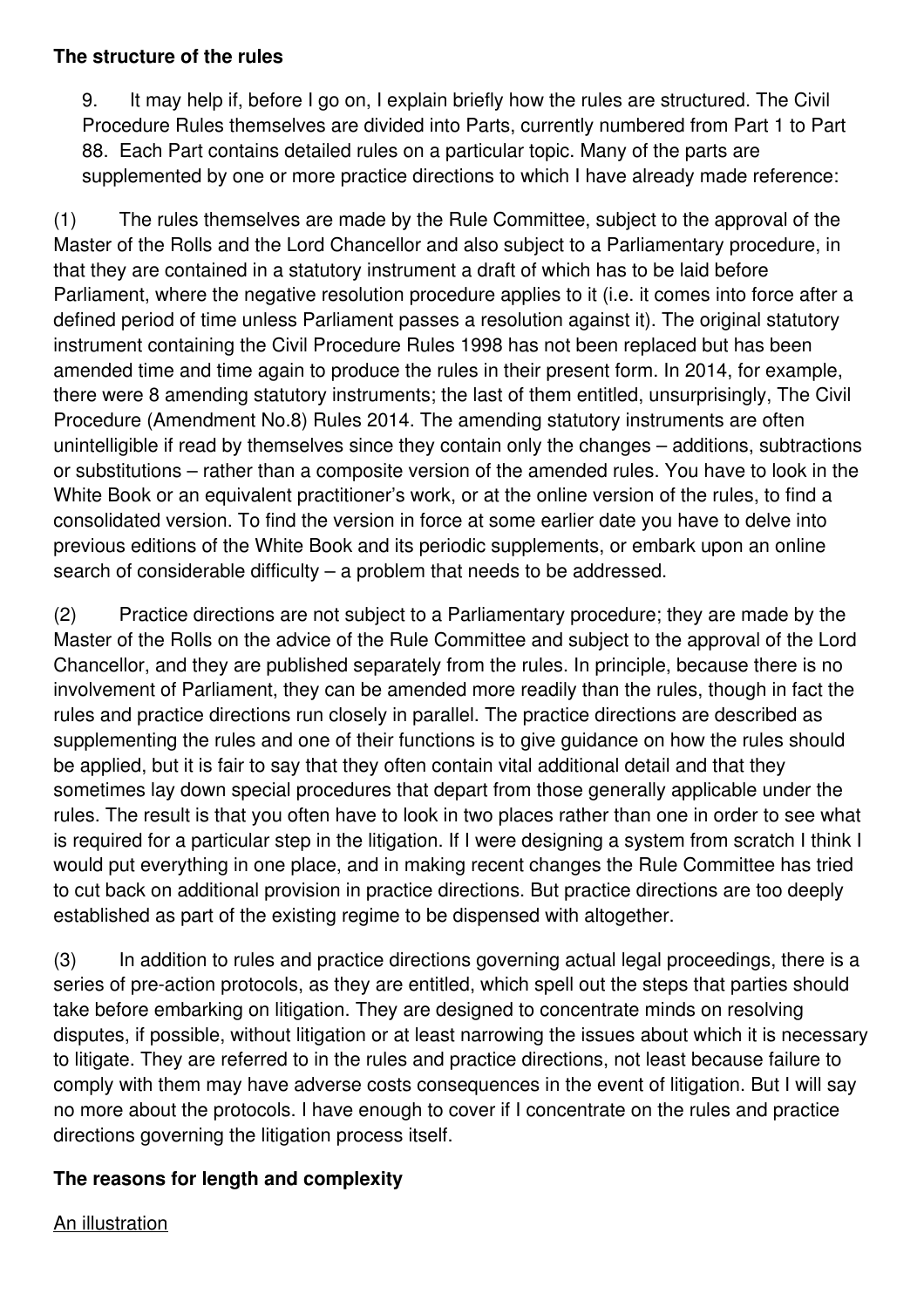10. Why all this length and complexity? There are various reasons, but I am going to start with one straightforward example of why matters sometimes have to be spelled out in detail rather than being expressed very simply.

11. Judges in the higher courts do a lot of advance pre-reading for hearings. They are expected to be well informed about a case at the start of the hearing, so that the hearing itself can be as short and efficient as possible. For that purpose, counsel are required to submit written skeleton arguments in advance of the hearing, setting out their essential submissions. In the Court of Appeal, where the practice concerning skeleton arguments is probably most highly developed, there have for long been rules not only about the time when they have to be lodged but also about their length – not because skeleton arguments might otherwise be too short but because the court has had constantly to guard and fight against excessive length and detail in counsel's written word (there has been many a judicial witticism about skeletons with too much flesh on them).

12. In the mid-1990s, towards the end of my own time as a barrister, the relevant practice statement ([1995] 1 WLR 1188, paragraph 37) started with the simple instruction: "The purpose of a skeleton argument is to identify and summarise the points, not to argue them fully on paper. A skeleton argument should therefore be as succinct as possible." You might think that would be enough; but experience had already brought home the need to be more specific. The practice statement continued: "In the case of a normal length appeal against a final order (i.e. an appeal in the range of 1 to 2 days) skeleton arguments should not normally exceed 10 pages in the case of an appeal on law and 15 pages in the case of an appeal on fact. Advocates should not, however, assume that longer cases justify proportionately longer skeleton arguments ….".

13. Since then, I think that hearings have tended to become more compressed, whilst the issues have, if anything, become more elaborate. Written skeleton arguments are therefore even more important than they were before. The current practice direction allows for them to be a bit longer. But further experience has shown that a limit on page length is not a sufficient form of control. Counsel, as well as litigants in person, have resorted to various tactics to get round that limitation, such as the use of single line spacing and small font so as to cram as much text as possible into the printed page, making the document almost impossible to read and digest. In the result, the practice direction now spells out that a skeleton argument must not only be concise and meet various other requirements as to content, but must also "(a) not normally exceed 25 pages (excluding front sheets and back sheets); and (b) be printed on A4 paper in not less than 12 point font and 1.5 line spacing" (PD52C paragraph 31(1)).

14. Even now, people frequently ignore or defy the requirement; some think that they can get away with appendices over and above the 25 page limit, or with extensive footnotes in a smaller font size and single spacing. An even more prescriptive practice direction may yet be required, together with tougher sanctions for non-compliance. But my point in giving this example is merely to illustrate why, human nature being what it is, it may be necessary to lay down an elaborate and highly prescriptive rule rather than rely on a simple generality and good sense.

## The complex structure of litigation, and the different types of litigation

15. Let me turn to a more structured consideration of why the rules are so lengthy and complex.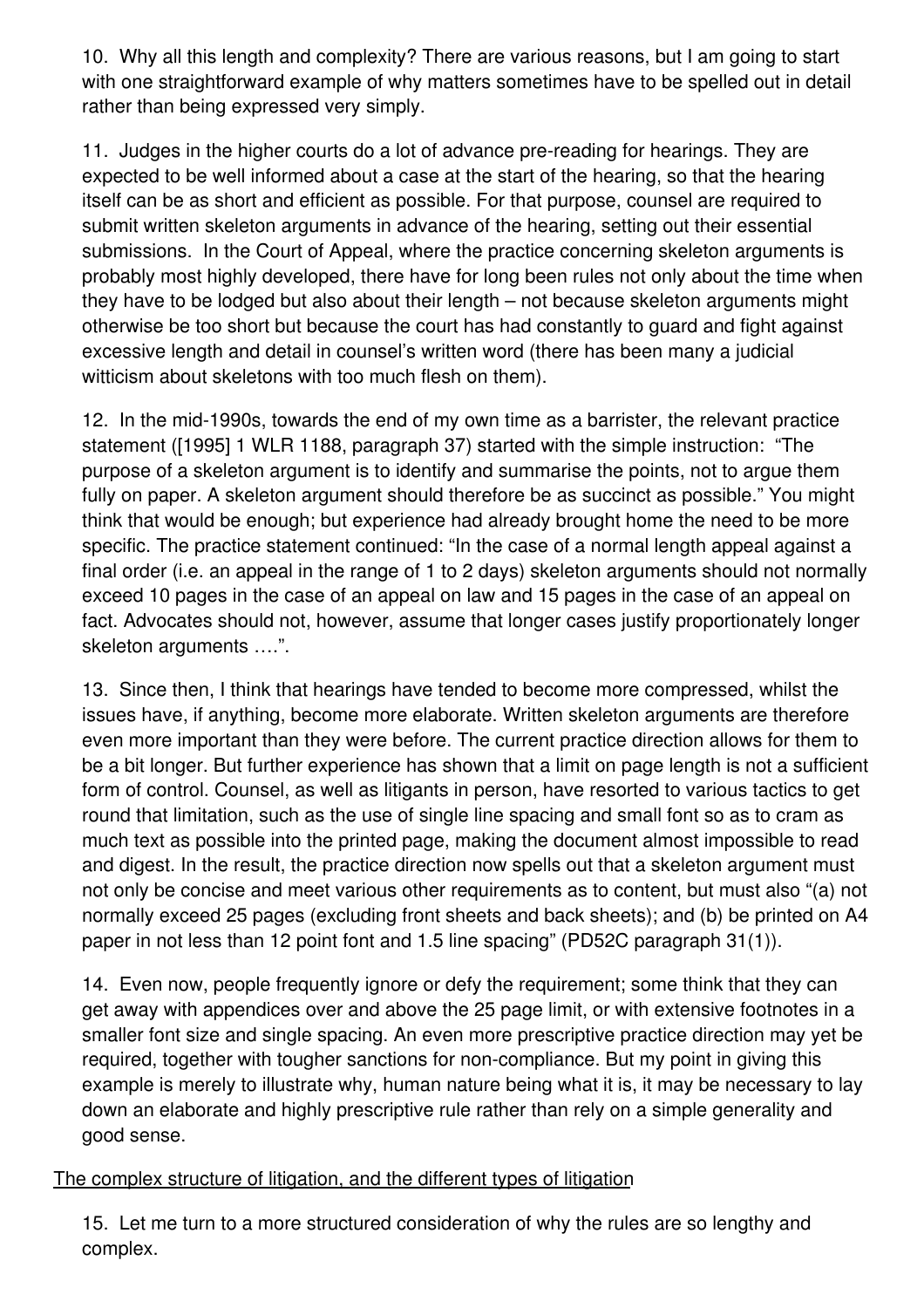16. One of the reasons is that even the basics of litigation involve quite a lot of stages and processes, all of which need to be covered. For example, how to issue a claim; how to serve it on the defendant (including provision for what happens if the defendant is outside the jurisdiction of the courts of England and Wales); what the defendant should do if the claim is admitted in whole or in part, and how alternatively the defendant may defend the claim; how the defendant may bring a counterclaim; how the claimant should reply to a defence or defend a counterclaim; how the parties can obtain further information about the case being advanced against them; and how they may amend their original case. There has to be a procedure for a claimant to obtain judgment on a defendant's admissions or in default of a defence. Where a claim is to proceed to trial, there has to be provision as to the form the trial is to take, where and before what level of judge; what form the evidence is to take and when and how it is to be produced (documentary evidence, written witness statements, oral evidence of factual witnesses, the written reports and oral evidence of expert witnesses, etc). There has to be a mechanism for managing all of this and for resolving procedural disputes between the parties. The trial process itself then has to be covered, and provision made for judgment and orders and the enforcement of orders. Then there is the crucially important question of the costs of the proceedings: how to determine who is to pay them and how they are to be assessed. The list I have given is long enough in itself but omits all sorts of other points that need to be included in order to ensure that the ordinary litigation process is properly regulated.

17. Even the basic structure of litigation, therefore, calls for a fair degree of procedural elaboration. But the rules also have to cover many different situations and types of litigation, which may or may not have basic procedures in common but which will almost always require some special provisions of their own.

(1) For example, there are certain types of claim that for good reason involve their own specific procedures. Claims for possession of property are a good illustration: there is, understandably, a detailed code governing the making of possession orders whereby people may lose their home; you cannot simply apply exactly the same provisions as for the recovery of a simple debt.

(2) There is also a wide range of specialist litigation where procedural modifications apply, tailored to the type of litigation in question. For example, claims in the Commercial Court or the Mercantile Court, specialist work in the Technology and Construction Court, and areas of work like Admiralty claims, arbitration claims and intellectual property claims, all of which have their own particular subset of rules.

(3) Another example is that of judicial review, the procedure for challenging decisions by government and public bodies. This is an accelerated procedure which dispenses with some of the features of ordinary litigation because the facts are generally not in dispute, the essential issues concern the lawfulness of what has been done, and a relatively speedy resolution of the claim is particularly important. A special set of rules has been developed over the years for the handling of such cases in the Administrative Court. But even there, additional rules have recently had to be adopted to make special provision for a subset of cases that used to be heard in the Administrative Court, namely planning cases. This is because the Government became concerned that challenges in the planning field were delaying important development projects. So there is now a separate Planning Court within the umbrella of the Administrative Court, with its own accelerated procedures and some special provisions, though still depending on the basic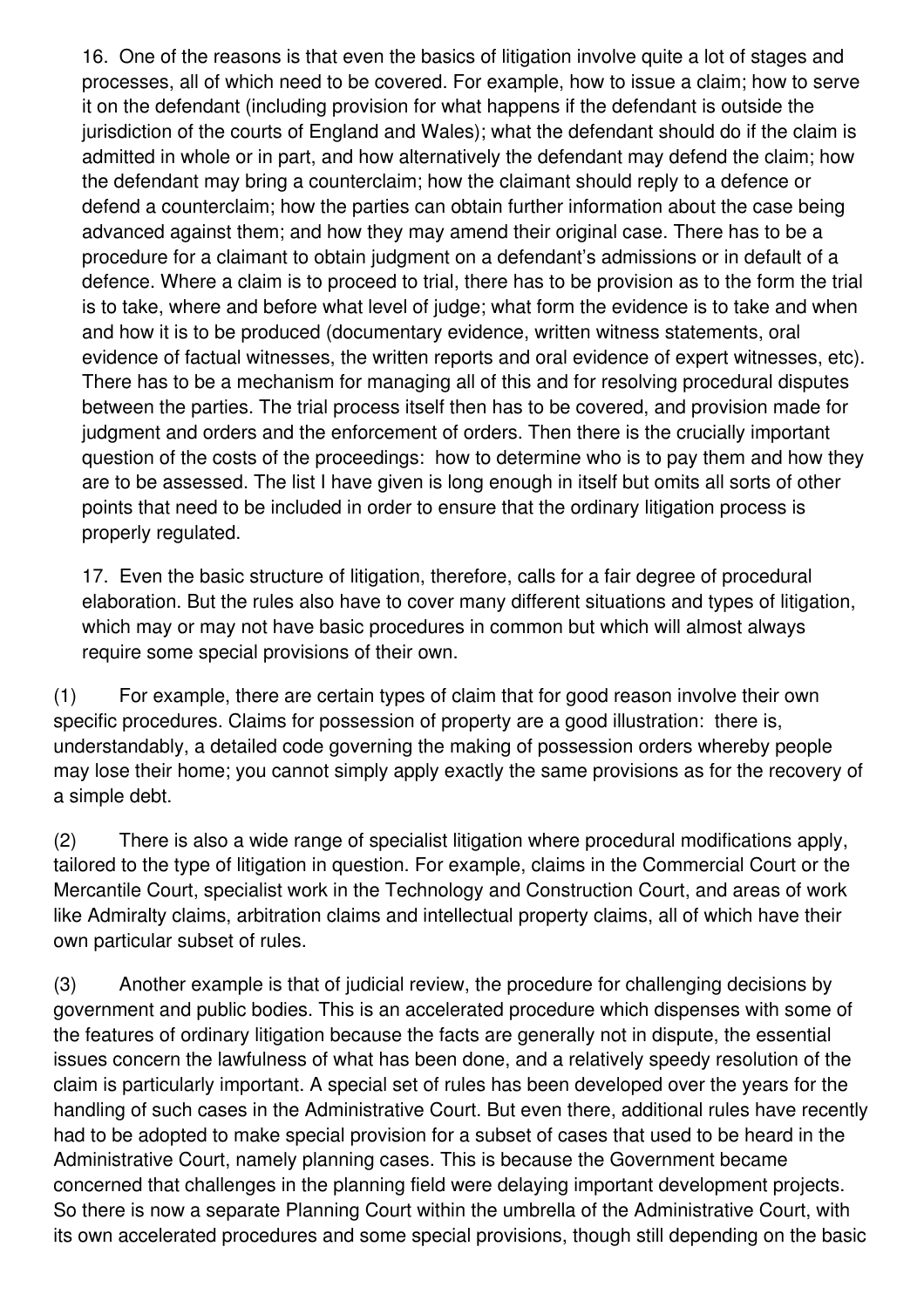structure of rules for cases within the Administrative Court.

(4) If you go through the various parts of the Civil Procedure Rules, you will find plenty of other examples of situations requiring special treatment, such as those governing proceedings for committing people for contempt of court; applications for habeas corpus, that hallowed but little used remedy within our law; applications pursuant to various European Union directives and regulations; and even a range of domestic traffic enforcement measures, where parking penalties and the like are enforceable through the civil courts.

(5) On top of all that, provision is needed to cover appeals, of which there are many types: appeals within the court system, e.g. from the County Court to the High Court or from the High Court to the Court of Appeal; and a host of statutory appeals from tribunals and other bodies, either to the High Court or straight to the Court of Appeal. When and how to appeal, and the conduct of appeals, all have to be regulated.

18. You may gather from this that Lord Woolf's hope of reducing the number of instances in which a separate regime was provided for a special type of case may not have been realised in practice; and the truth is that different types of case do call for different regimes tailored to each, even if they have some or many elements in common.

19. Another area where specially tailored provisions are needed is that of litigation involving issues of national security, where restrictions have to be placed on the disclosure of evidence and mechanisms need to be devised for allowing cases to be tried fairly, or as fairly as possible, within that constraint. Some of this takes place within a separate tribunal – the Special Immigration Appeals Commission (SIAC), which has its own rules of procedure – but some of it occurs in the ordinary civil courts within the framework of the Civil Procedure Rules. And what has happened in that area is not only an illustration of why special provision is needed, but also shows how easy it is to develop length and complexity by adding to existing structures rather than attempting to synthesise the new with the old so as to achieve the most economical solution:

(1) The Prevention of Terrorism Act 2005 provided for the making of control orders imposing restrictions on individuals suspected of involvement in terrorism-related activity. Applications relating to the making of control orders had to be made to the High Court, with a right of appeal to the Court of Appeal. The Act empowered the adoption of special *closed* procedures involving consideration of evidence in closed hearings where disclosure of the evidence would be contrary to the public interest. The person against whom a control order was sought, and his or her ordinary legal representatives, could not participate in the closed procedure, for the very reason that they could not be shown the evidence in question. Provision was made instead for the appointment of a special advocate to represent the interests of the person against whom a control order was sought. Special advocates could see the closed evidence and participate in the closed hearings, on conditions of strict confidentiality. All of that had to be covered by special procedural rules. They were introduced in the form of Part 76 of the Civil Procedure Rules, containing 34 individual rules of varying individual complexity to govern the various aspects of the procedure.

(2) The next relevant piece of terrorism legislation was the Counter-Terrorism Act 2008, which empowered the Treasury to give directions to persons operating in the financial sector to take specified action in respect of transactions or business with persons in a country giving rise to concerns about matters such as terrorist financing or nuclear proliferation. There was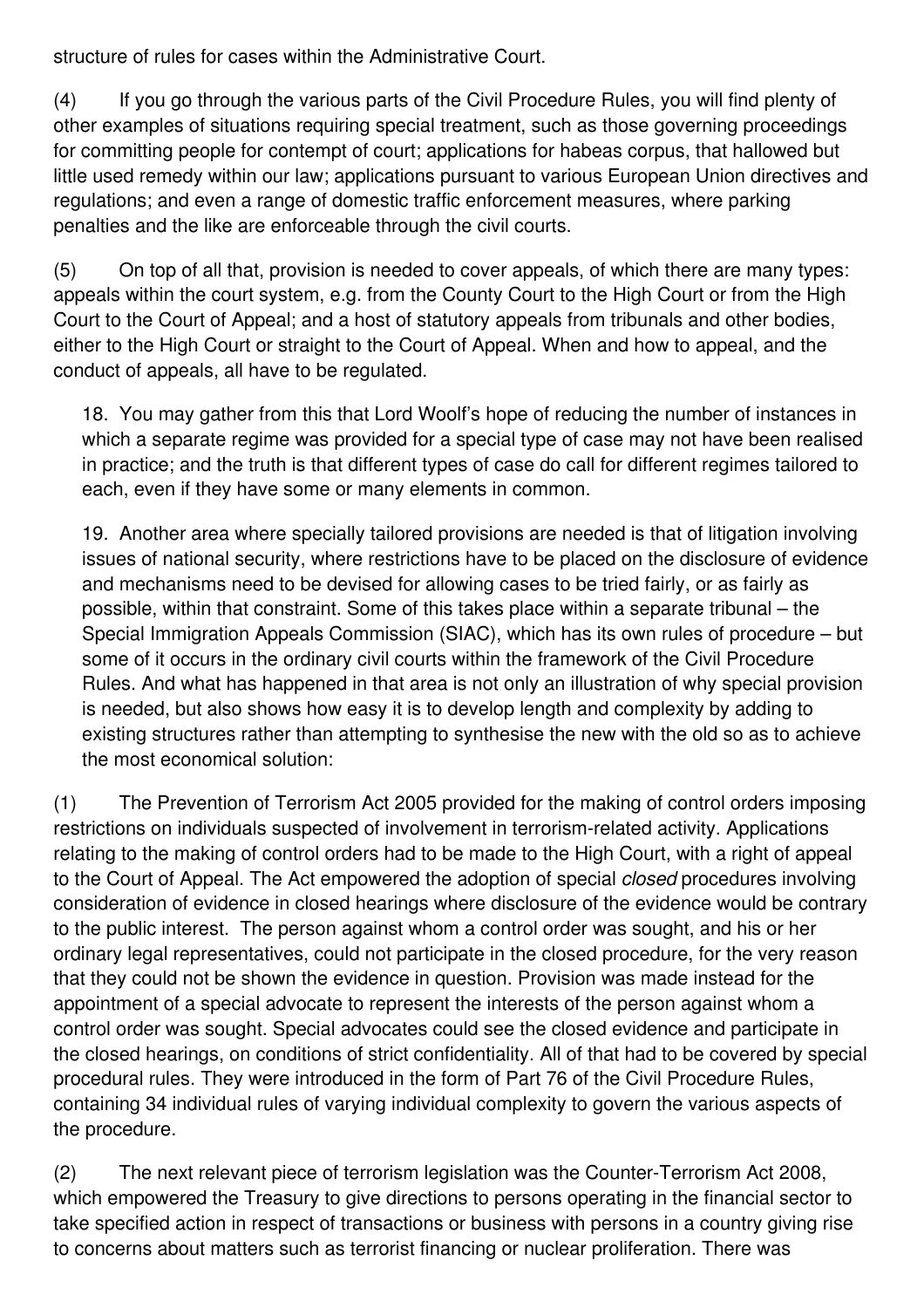provision for the making of applications to the High Court to set such directions aside. All this needed additional rules. This might in principle have been done by amendment of the existing Part 76, since the issues concerning disclosure of evidence, closed hearings, appointment of special advocates and the like were common to both, but it was in fact done by the creation of a new part, Part 79, modelled on Part 76. Additional provisions were then required to deal with the further powers to impose financial restriction that were introduced by the Terrorist Asset-Freezing etc Act 2010. Those provisions, at least, were brought in by amendment to the existing Part 79, producing a total of 31 individual rules within that part.

(3) Parliament then replaced the Prevention of Terrorism Act 2005 by the Terrorism Prevention and Investigation Measures Act 2011, which introduced a new system of terrorism prevention and investigation measures (TPIMs), imposing somewhat less onerous obligations than the former control orders. There was still a possibility of continuing proceedings under the former control order regime and Part 76 of the CPR could not simply be replaced. Again, it might have been amended to cater for the new regime; but again the decision was taken to introduce yet another new part to the CPR, this time Part 80, containing a further 30 individual rules.

(4) There then came along the Justice and Security Act 2013 which made provision for a closed material procedure to be used more generally in civil proceedings where disclosure of material would be damaging to the interests of national security. This led to yet another new part to the Civil Procedure Rules: Part 82, containing a further 30 individual rules.

(5) We have recently acquired yet another set of procedural rules in this area, this time a new Part 88, which gives procedural effect to the provisions of the Counter-Terrorism and Security Act 2015 that allow the Secretary of State to impose a temporary exclusion order (a TEO) on an individual who is or has been involved in terrorism-related activity outside the United Kingdom. A TEO requires the individual subject to it not to return to the United Kingdom except in accordance with a permit to return issued in advance by the Secretary of State. Procedures have to be put in place for the Secretary of State to apply to the court for permission to make a TEO, and for the person on whom such an order has been imposed to apply to the court to review the Secretary of State's decision that the conditions for an order were met, the decision to impose the order, or the decision to impose conditions (such as reporting conditions) on an individual after return. Again there have to be provisions for closed hearings and restrictions on disclosure. Again the course chosen was an additional part of the rules, modelled on the earlier terrorism-related parts.

20. Each of those sets of rules laying down special procedures in cases involving national security is relatively unusual in that the rules were made not by the Civil Procedure Rule Committee but by the Lord Chancellor in the exercise of powers conferred by the relevant Acts of Parliament. Once the rules were made and incorporated within the Civil Procedure Rules, however, the Rule Committee has the power to amend them. That power has already been used in relation to Part 88, to correct some infelicities in the rules as originally introduced. But, for reasons you may readily understand, the Rule Committee lacks the enthusiasm to undertake the task of consolidating five parts of the Civil Procedure Rules into one, including the identification of what can safely now be discarded; and even if an exercise of consolidation were undertaken, I suspect that the result would in practice be pretty unwieldy. One trouble is that each legislative scheme has its own particular features, albeit there are also common elements to them. I also think that detailed regulation is inevitable in an area such as this, where the procedures involve a departure from the fundamental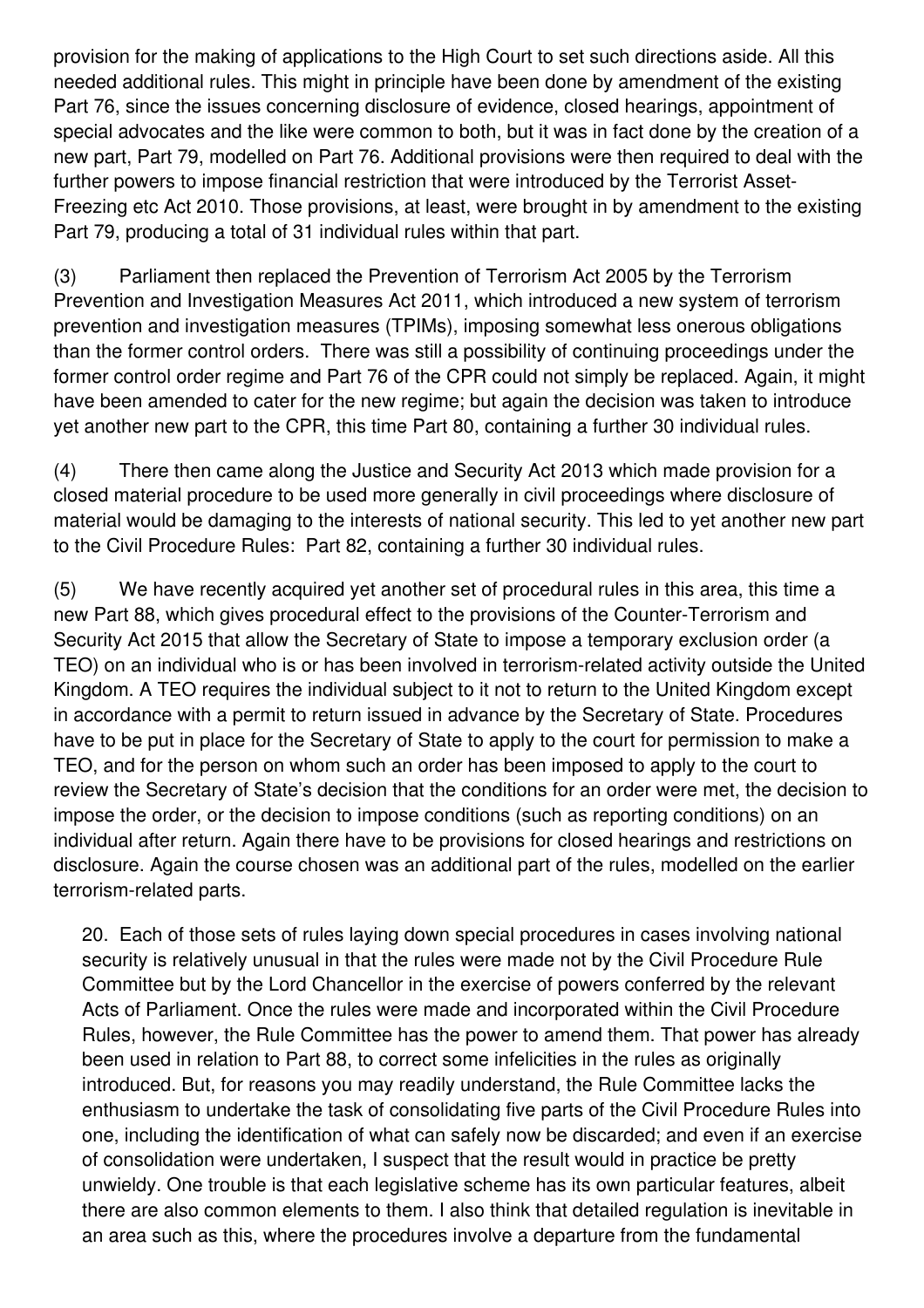principle of open justice in the interests of national security, and the striking of an appropriate balance requires care and precision.

21. In my capacity as a judge rather than a member of the Rule Committee, I have recently had to grapple with Part 82, concerning closed material procedures under the Justice and Security Act 2013, in two separate appeals. I can tell you that the exercise has not encouraged me to think that synthesis or simplification would be an easy task.

## Why not simplify the individual rules?

22. What I have said so far may help to explain why there are so many parts to the Civil Procedure Rules and why detail is called for in some areas at least, but I need to address the question whether the basic rules governing the principal steps in ordinary litigation should be simpler.

23. One extreme suggestion is that litigation, in its various subject areas, should be conducted by reference to a broad set of principles rather than a highly particularised set of rules. On a court visit I made last year, a senior civil judge complaining about the detail of our Civil Procedure Rules produced, by way of contrast, a copy of the Swiss Civil Procedure Code which covers everything in about 100 pages – and "everything" means far more than is covered in our Civil Procedure Rules, including matters such as the substantive and territorial jurisdiction of the courts, the conduct of family law proceedings (which in England and Wales are the subject of an entirely separate set of rules), etc. The Swiss Code contains some general principles of delightful simplicity, such as Article 52: "All those who participate in proceedings must act in good faith". The judge who showed the Code to me was propounding it as a model for our Rule Committee.

24. Well, in defence of the Civil Procedure Rules, they do contain some general principles, notably the overriding objective in rule 1.1. Rule 1.1(1) provides: "These Rules are a new procedural code with the overriding objective of enabling the court to deal with cases justly and at proportionate cost." It used to refer only to the overriding objective of enabling the court to deal with cases "justly"; but it was thought fit to add the words "and at proportionate cost" in 2013 as part of a large scale set of reforms (the Jackson reforms) aimed at reducing the costs of litigation – a tiny example of how detail can get added over time.

25. But leaving matters in the general terms of rule 1.1(1) is not in any event our way of doing things. Rule 1.1(2) goes on: "Dealing with a case justly and at proportionate cost includes, so far as practicable  $-$  (a) ensuring that the parties are on an equal footing; (b) saving expense; (c) dealing with the case in ways which are proportionate (i) to the amount of money involved, (ii) to the importance of the case; (iii) to the complexity of the issues; and (iv) to the financial position of each party; (d) ensuring that it is dealt with expeditiously and fairly; (e) allotting to it an appropriate share of the court's resources, while taking into account the need to allot resources to other cases; and (f) enforcing compliance with rules, practice directions and orders". That last bit, "enforcing compliance with rules, practice directions and orders" was another addition in 2013, linked with a rule change to tighten up on sanctions for failure to comply with rules, practice directions and orders. By rule 1.2, the court must seek to give effect to the overriding objective when it exercises any power given to it by the rules or interprets any rule, subject however to provisions in the terrorism-related rules that give precedence to the duty on the court to ensure that information is not disclosed in a way which would be damaging to the public interest. By rule 1.3, the parties are required to help the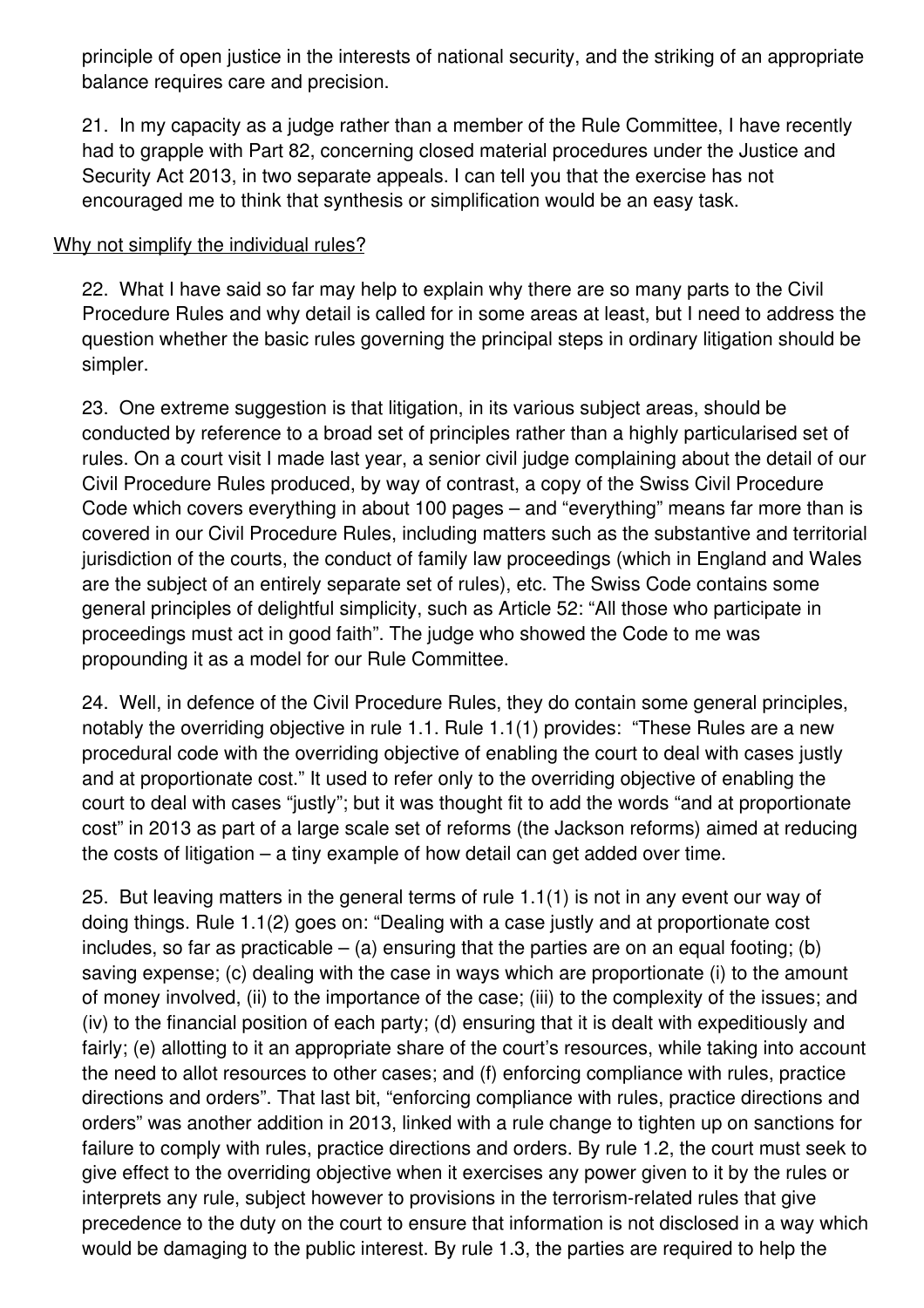court to further the overriding objective.

26. Differing views may reasonably be held about the detail with which general principles should be expressed. The overriding objective in the Civil Procedure Rules may overdo the detail but does at least provide a statement of principle to guide the court's exercise of discretion. Self-evidently, however, it is not in itself an adequate guide to how litigation is to be conducted. For that purpose, specific rules covering the various steps in litigation – and in the different types of litigation – are essential. Even the Swiss Code has detailed rules as well as general principles: for example, detailed instructions on how to bring a claim (though nothing like the detail of the CPR).

27. One advantage of detail is that it is more likely to produce the desired result. I have given the example of skeleton arguments as an illustration of how you cannot simply rely on generality and good sense as a substitute for prescriptive wording. In any event detail produces greater consistency and predictability of result, subject always to the risk that excessive detail can make things too difficult to follow and can thereby be counterproductive.

28. A related consideration is that the more general and open-textured a provision is, the more likely it is that it will give rise to uncertainty or scope for argument and that its limits will be tested in the courts, resulting in an accretion of case law which produces just as much complexity as a detailed rule would have done. As it was put in one case (*Woodhouse v Consignia Plc* [2002] EWCA Civ 275, paragraph 32), simple rules get "barnacled with case law". (I have to accept, however, that even detailed rules become barnacled with case law – see the size of the commentary in the White Book.)

29. On the subject of case law, I should say that there is a real difficulty about what to do with judicial decisions on the meaning of the rules. Where the rules have been given an interpretation that is not obvious from their wording, should one seek to embody the effect of that interpretation in amended rules or just leave it to the commentary, referring in turn to the case-law? It is probably more dangerous to tinker, risking further litigation on the meaning of the amended rule, than to leave well alone, though there are sometimes issues in the Rule Committee as to whether to bring the text of a rule into line with a judicial interpretation of the existing rule or, more substantially, as to whether to codify case law that has developed around the rules. It is different if, as sometimes happens, the court says "look again at the rule" because there is a possible lacuna or uncertainty that needs to be addressed. In that event some remedial work may well be necessary.

30. Detail is sometimes added to rules not because it is strictly necessary but because it is thought that it will be helpful to spell things out or because there is some policy reason for underlining a particular point by spelling it out. I can illustrate the latter consideration by some recent changes to Part 54 of the Rules, concerning judicial review:

(1) Part 54 sets out a relatively straightforward procedure for the early stages of a judicial review claim. A claimant has to file a claim form, together with supporting evidence, and serve it on the defendant and any interested party. Any person served with the claim form who wishes to take part in the judicial review must file an acknowledgment of service which, if the person intends to contest the claim, must set out a summary of his grounds for doing so. A judge then considers the matter in the first place on the papers and decides whether to grant the claimant permission to apply for judicial review. The acknowledgment of service is a very useful document for that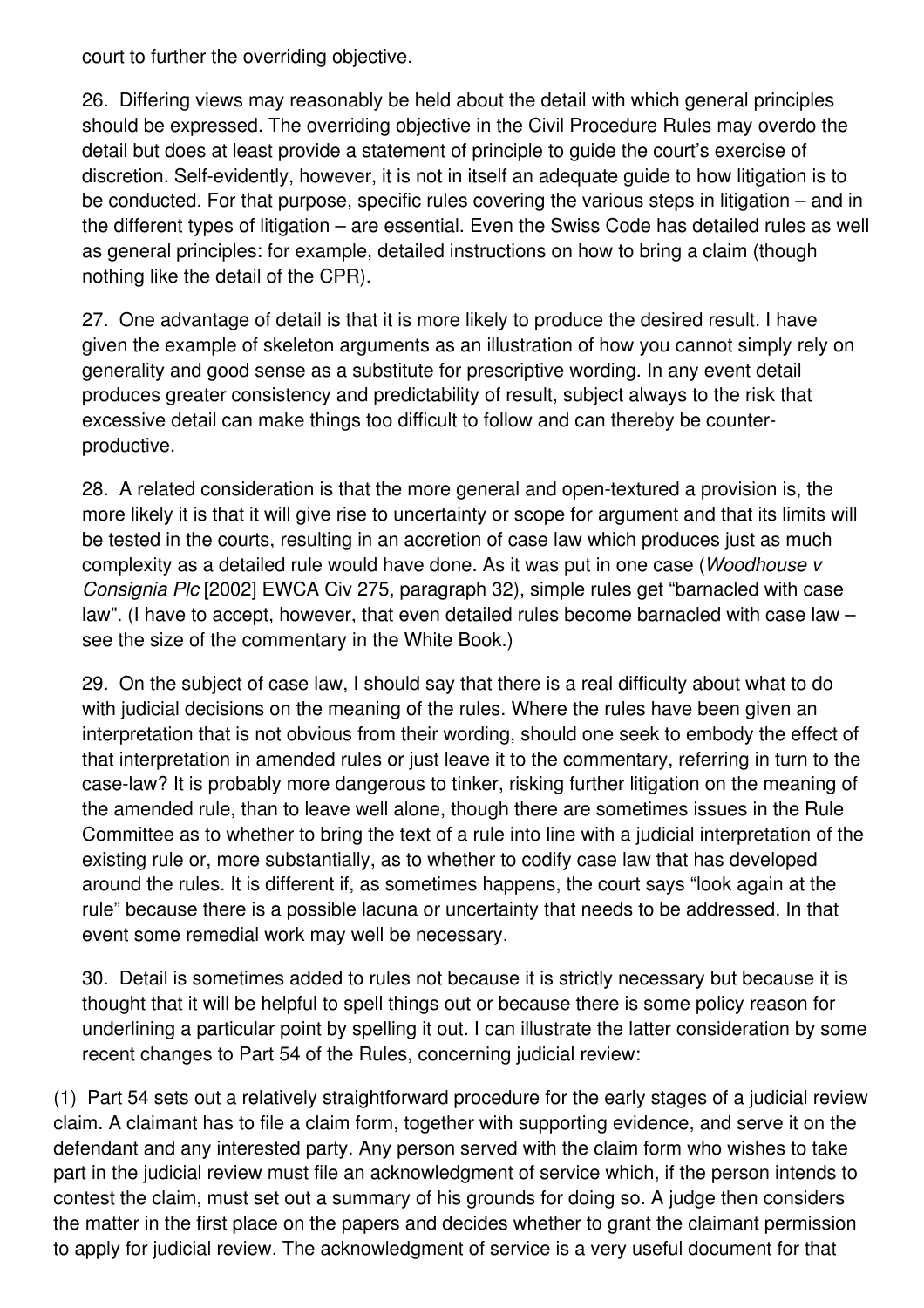purpose, since it allows the judge, even when considering the case on the papers, to assess the strength of the claim by reference to whatever legal or factual points a defendant or interested party has put forward in defence. The range of points that may in principle be relied on by way of defence is vast and is plainly not something that the rules should attempt to cover. But earlier this year Parliament introduced what was effectively an additional statutory defence, and the Government was very keen for policy reasons to make express mention of it in the rules.

(2) The additional defence is based on the provisions in the Criminal Justice and Courts Act 2015 under which the court is now required to refuse permission to apply for judicial review if satisfied that it is "highly likely" that the outcome for the applicant would not have been substantially different if the alleged legal errors had not occurred, unless there are reasons of exceptional public interest which make it nevertheless appropriate to give permission. At the Government's request, the Rule Committee agreed to expand the rule relating to the acknowledgment of service, so that in addition to the previous provision that where the person filing the acknowledgment intends to contest the claim he must set out a summary of his grounds for doing so, there is now an express provision that "where the person filing it intends to contest the application for permission on the basis that it is highly likely that the outcome for the claimant would not have been substantially different if the conduct complained of had not occurred. The must set out a summary of the grounds for doing so" (CPR rule  $54.8(4)(a)(ia)$ even the numbering shows how complex this all is). So an unnecessary provision has been inserted – the pre-existing requirement to set out a summary of the grounds for contesting the claim would have been sufficient – but the addition has been made in order to underline something in the new statute. It is a small point in itself but perhaps it helps to illustrate that there are forces favouring elaboration in preference to simplicity.

(3) Similarly, an additional provision has been introduced (rule 54.11A) to set out the *procedure* applicable where a party has raised the defence that permission should be refused on the ground that it is highly likely that the outcome would not have been substantially different if the conduct complained of had not occurred. The rule states that the court may direct a hearing to determine whether to give permission; notice must be given to other parties; the court may require the matter to be heard by a Divisional Court; and the court must give its reasons for giving or refusing permission. Again, there is nothing in any of this that was not covered already by the existing rules, but a specific additional rule has been put in place in order to spell out how to deal with the new statutory provision. It may be regarded as a useful prompt for the parties and the court, or as an entirely pointless bit of duplication, but again it provides a small illustration of how and why the rules can easily become more elaborate and detailed over time.

### Litigants in person

31. The length and complexity of the rules has the potential to create particular problems for unrepresented litigants – litigants in person – who cannot be expected to have, or to have the capacity to acquire, the level of knowledge and understanding of the rules to be expected of legal practitioners. This is an area to which a lot of attention is being paid. In July 2013, a judicial working group on litigants in person reported on measures that should be taken to facilitate access to justice for the expected rise in litigants in person consequent on the Legal Aid, Sentencing and Punishment of Offenders Act 2012 and the cut-backs made to legal aid pursuant to that Act. The recommendation made in the working group's report included that further work be taken urgently to assess the merits of three proposals relating to the rules: (i) provision of a dedicated rule making specific modifications to other rules where one or more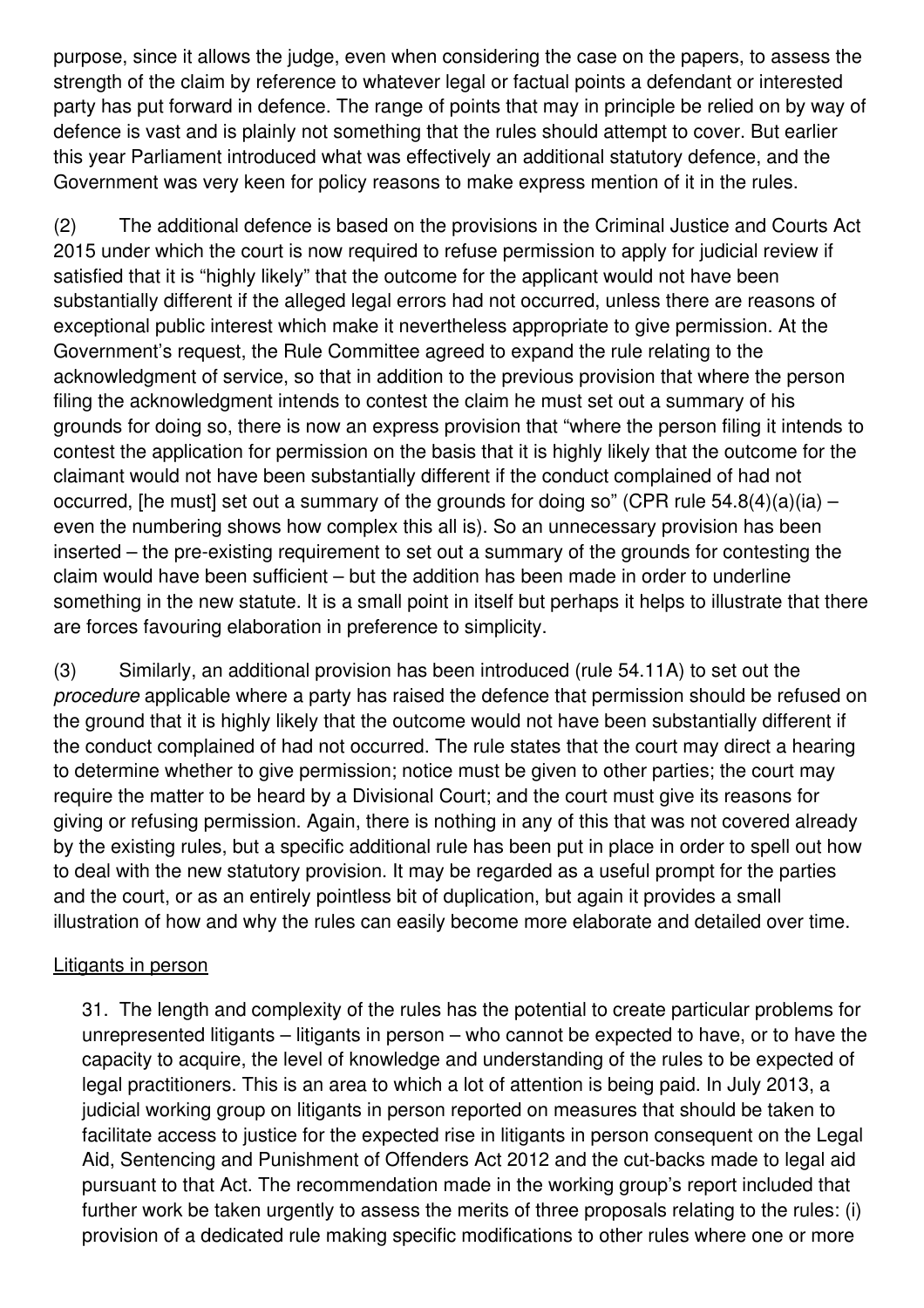of the parties to proceedings is a litigant in person; (ii) introduction of a specific power that would allow the court to direct that, where at least one party is a litigant in person, the proceedings should be conducted by way of a more inquisitorial form of process; and (iii) the introduction of a general practice direction or new rule that would, without creating a fully inquisitorial form of procedure, address the needs of litigants in person to obtain access to justice while enabling courts to manage cases consistently with the overriding objective.

32. Those and other possibilities have been the subject of detailed consideration within the Rule Committee and a subcommittee established for the purpose. But the idea of modifying the rules to cater for the situation where one or more of the parties is a litigant in person has been found to be fraught with difficulty.

33. There is already in existence one type of procedure reasonably well suited to litigants in person: that is the procedure for small claims (referred to in the rules as the small claims track, and governed by Part 27). What counts as a small claim for this purpose is itself the subject of detailed provision but in general terms it includes a claim with a value of not more than £10,000. Part 27 is by no means self-contained but it does cut away some of the detail in a manner that is appropriate for the subject-matter of small claims. For example, it disapplies many of the general rules relating to interim remedies, to disclosure and inspection of documents, to evidence and expert witnesses, and to the conduct of hearings. It provides for the court to give directions, for example requiring each party to file at court and to serve on the other party or parties copies of all documents on which he or she intends to rely at the hearing. The hearing itself is simplified: rule 27.8 provides that (1) the court may adopt any method of proceeding at a hearing that it considers to be fair, (2) hearings will be informal, (3) the strict rules of evidence do not apply, (4) the court need not take evidence on oath, and (5) the court may limit cross-examination. The possibility of adopting the small claims approach for other claims has been considered but found not to be realistic. In cases outside the small claims track (cases that will by definition involve a claim for over £10,000 and/or involve more complex legal or factual issues), one cannot sensibly disapply, for example, the regime relating to disclosure of documents, evidence and expert witnesses just because one or more of the parties is unrepresented; nor can one sensibly create a parallel regime for litigants in person, to run alongside the regime for represented parties. A two-tier system would add to the overall complication and would create appalling opportunities for tactical manoeuvring by way of switches between the two regimes, e.g. de-instructing lawyers and becoming a litigant in person at a certain stage to get the benefit of particular provisions or to avoid the consequences of failure to comply with the provisions applicable in the regime governing represented parties.

34. Another approach has been looked at. Instead of seeking to disapply other rules when a litigant in person is involved, would it be possible to simplify at least the core litigation rules themselves? This perhaps brings me closest to the title of the talk, because the Rule Committee has had to ask itself in terms "should those rules be simpler?" The core rules for this purpose might be those relating to the issue of claims; the contents of claim forms, defences and other pleadings; applications to the court; disclosure and inspection of documents; evidence and experts; offers to settle; and hearings. The conclusion reached is that radical amendment, so as to produce greatly simplified rules, is simply not feasible within the framework of the Civil Procedure Rules as a whole. As one contributor put it, it is "beyond the wit of the Rule Committee" to simplify the Rules. And there is a real concern that a major attempt at simplification would serve in the end to generate additional complexity through the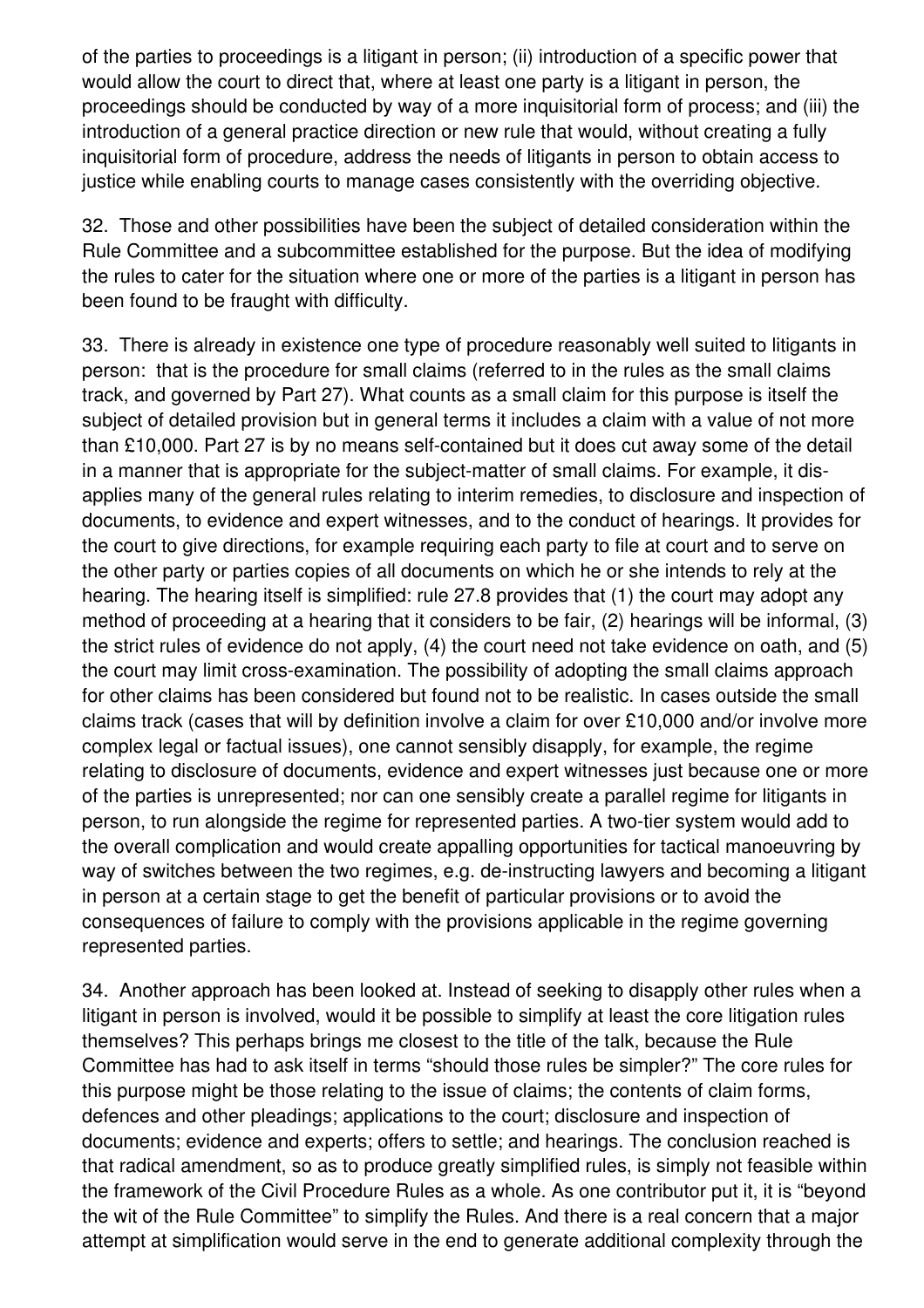generation of litigation about the simplified rules themselves and the accretion of case-law grappling with the modified regime.

35. In the course of that debate, the Rule Committee bore in mind an exercise conducted last year to improve CPR Part 36, which contains an elaborate code concerning offers to settle cases and the costs consequences of making and accepting or refusing such offers. The sub-committee looking at Part 36 started with a concern that it was rather technical and that some offers plainly intended to be made under it had failed on technical grounds. There was, however, a need to balance the need to avoid undue technicality against the need for certainty; and the body of rules in Part 36 was looked at to see whether it could be simplified without putting certainty at risk. Despite careful scrutiny with that objective in mind, the end result, it has to be said, was not any great simplification of content. There was, however, a substantial improvement in structure, signposting and organisation of content so as to make the rules easier to follow. The view taken was that that was the limit that could be achieved with regard to simplification consistently with the achievement of certainty.

36. Coming back to the difficulties that the rules create for litigants in person, there is undoubtedly scope for greater flexibility in the *application* of the rules when parties are unrepresented, and in particular scope for greater flexibility in the conduct of hearings. The Rule Committee has just agreed a new rule of a very general character which will apply to any proceedings where at least one party is unrepresented. It will not change any other rules but it will (i) require the court, when exercising its powers of case management, to have regard to the fact that at least one of the parties is unrepresented; (ii) require the court to adapt the relevant standard case management directions as appropriate to the circumstances of the individual case; (iii) require the court in any hearing to adopt such procedure as it considers appropriate to further the overriding objective; and (iv) underline the power of the court to adopt a very flexible approach when taking evidence at any such hearing, so as to ensure that matters are properly covered. Some of this reflects the existing approach for small claims but it is applied across the board. In truth, the rule will not add materially to the existing powers of the court, and it may be thought to be yet another unnecessary addition, but it will ensure that everyone knows the position and that there can be no complaint about judges giving appropriate help to litigants in person in the manner that the new rule expressly encourages.

37. Beyond that, the solution for litigants in person may lie in better signposting within the rules themselves, and on forms, in making the language of case management directions and orders as simple as possible; and, very importantly, in continued improvement in the provision of advice and assistance to guide litigants through the processes and to explain what in essence they need to do – pulling it all together for specific topics with which they are concerned, e.g. debt claim, possession claim, etc. There is no time to go into the remarkable efforts that are being made by many bodies to effect improvements in this area, or the work done by the Civil Justice Council in helping to co-ordinate those efforts, or the judicial involvement in the field. All of this, however, is very different from making the rules simpler. It is addressing the different question of how to navigate litigants through the existing maze.

### **The continued search for simplification**

38. But the search for simplification continues. Superficially it might be thought that one answer lies in a proposal that has been the subject of a recent court-based consultation and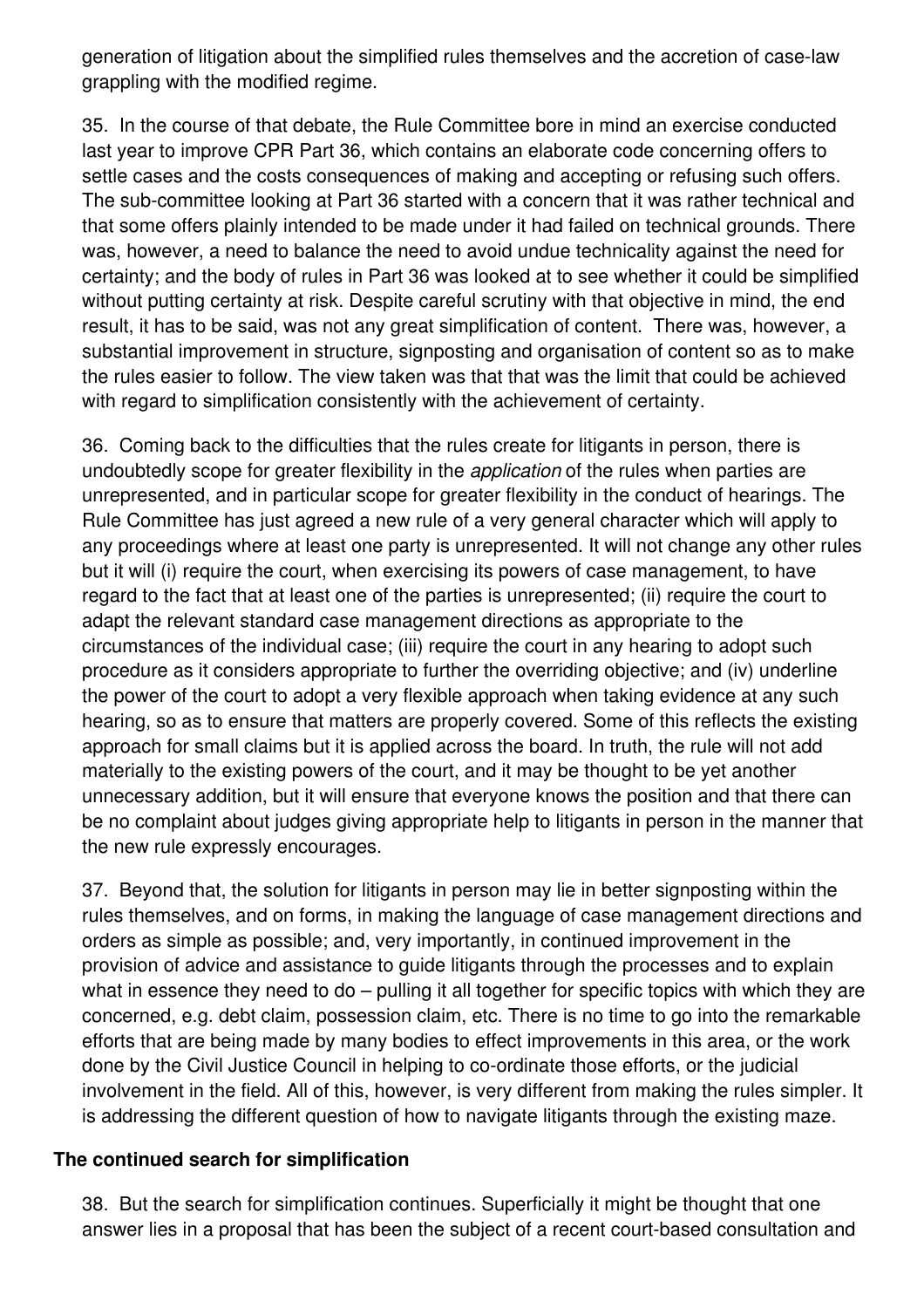is due to be considered by the Rule Committee in the near future. It is for the adoption of a piloted Shorter Trial Procedure for certain commercial and business cases, involving a streamlined procedure leading to trial and judgment in a shorter period than can be expected in a case going through the full procedures. It includes limits on the length of pleadings, limited disclosure of documents, limits on oral evidence at trial and a limit on trial length. It all sounds commendable in principle, though it will not be suitable for certain types of case e.g. those raising complex issues of fact or where there are multiple issues or multiple parties. The irony is that this streamlined procedure does not streamline the existing rules but sits within the framework of those rules, adapting or dis-applying them as appropriate, and the pilot will require its own practice direction as an *addition* to the total body of the rule-book. So we have a streamlined procedure that adds to the overall complexity of the rules.

39. Whilst it is very difficult to achieve major simplification of the rules governing existing methods of litigating, simplification may be available through the introduction of radically different methods of resolving legal disputes. Various method of alternative dispute resolution (ADR) already exist, i.e. alternatives to judicial resolution through ordinary court procedures. Some of them are full alternatives to court-based litigation, others operate in conjunction with court-based litigation: in particular, the court may encourage or direct the parties to consider a process of mediation, facilitated by an independent mediator, as a way of resolving a dispute before it proceeds to a full trial. In relation to small claims, for example, the Court Service operates a scheme whereby the case is referred automatically to mediation at an early stage if the parties indicate their agreement on the forms they file.

40. But a report published in early 2015 by an Advisory Group under the auspices of the Civil Justice Council has proposed a fundamental change in the way the court system handles low value civil claims, by the introduction of an internet-based service known as Her Majesty's Online Court. The idea is a service with a three-tier structure. The First Tier is that of online evaluation, involving a suite of online systems to guide users who think they may have a legal problem and to help them if possible to avoid a dispute. The Second Tier applies where a dispute has arisen and involves trained facilitators working online to review papers and statements from the parties, using a mix of alternative dispute resolution and advisory techniques to try to get an agreed settlement. Only if that fails are judges brought into play, at the Third Tier, for judicial dispute resolution, deciding suitable cases online, largely on the basis of papers submitted to them electronically, within a structured system of online pleading and argument.

41. An online system of that sort, at least in its basic form, may be suitable only for a subset of cases involving relatively straightforward problems, though its full potential has yet to be assessed. The kinds of case for which it is suitable are likely, however, to involve a high proportion of people for whom the procedural complexities of ordinary litigation are a particular problem.

42. This new Online Court will need its own body of rules. The intention is to keep them simple, clear and compact, consistent with the aspiration for a services that is intelligible, accessible, speedy and proportionate in cost. There may be scope for embedding the rules in the online system itself so that, for example, when users complete forms online the system will require that this is done in a compliant way and the matter will proceed only when the appropriate formalities have been met.